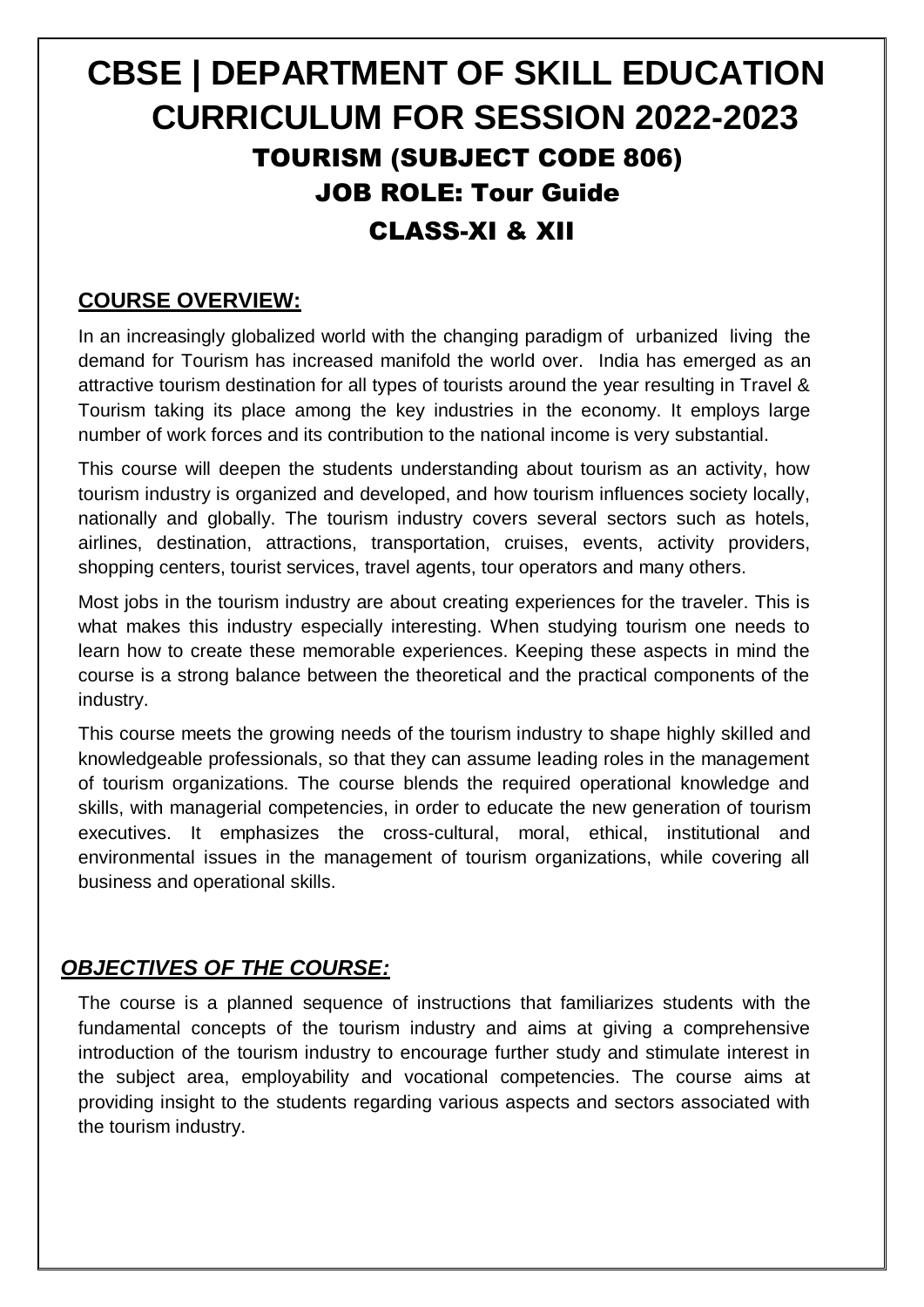# **Followings are the main objectives of this course.**

- To familiarize the students regarding various dimensions of tourism industry and career opportunities available in this field.
- To develop practical understanding among the students associated with tourism business through classroom discussion/ participation and projects.
- To equip all students with knowledge, understandings, skills, attitudes and values needed for future success.
- To develop transferrable skills among the students for managing various operations efficiently so that they could be ready to join the tourism industry.
- To provide knowledge to students in concise and understandable format so that students could learn and apply these concepts in their career.
- To demonstrate an understanding of the impact of tourism at individual, local, national, regional and global levels.
- To demonstrate an understanding of the principles of good management and customer service.

# **SALIENT FEATURES:**

- Tourism industry is a people based industry and is commonly referred to as Service Industry.
- In the tourism industry service is far more important than the product.
- Travel and tourism is the largest earner of foreign exchange around the world and employs a large number of people directly or indirectly through corresponding service industries
- Hoteliers, Transporters, Travel Agents, Tour Guide and many more jointly play a very key role in making the final product and delivering it to the customers.
- Tourism is the fastest growing industry in the world, with career opportunities in lodging, transportation, attraction, events, food services and many more.
- Tourism is related to broader economic and social issues including commoditization and globalization of culture, hospitality, friendship, pleasure, and places as well as their attractions.
- Travel business is an economic activity, which is related with continuous and regular buying and selling of travel related services.

# **LIST OF EQUIPMENT AND MATERIALS:**

The list given below is suggestive and an exhaustive list should be prepared by the vocational teacher. Only basic tools, equipment and accessories should be procured by the Institution so that the routine tasks can be performed by the students regularly for practice and acquiring adequate practical experience.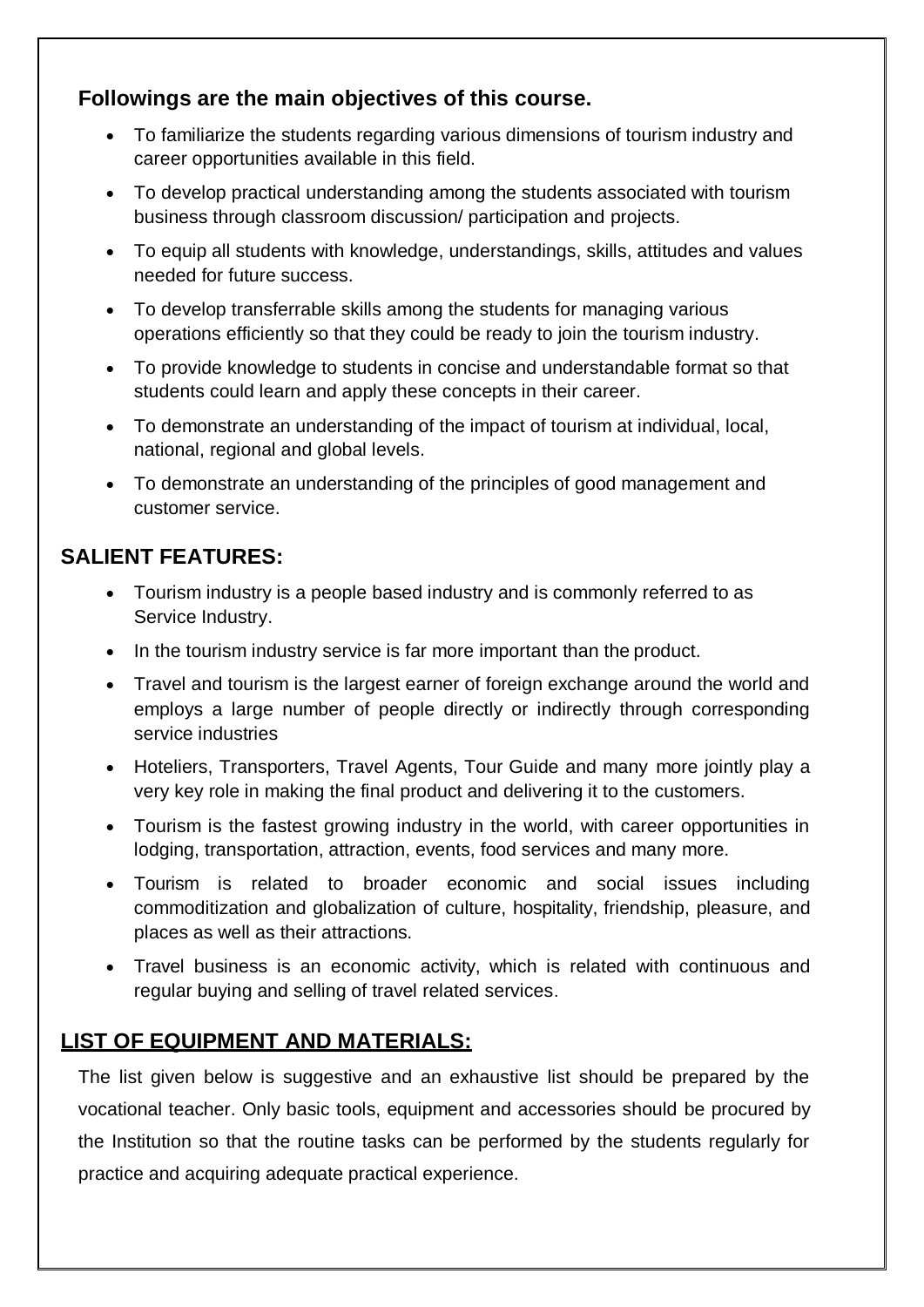## **Material Required:**

- 1. Globe
- 2. Maps
- 3. Charts
- 4. Atlases
- 5. Models
- 6. Clocks
- 7. Travel itinerary samples
- 8. Brochures
- 9. Pamphlets
- 10.News Paper
- 11.Tariff of hotels
- 12.Travel

guidebooks

13.Travel

magazines

14.Travel

catalogues

- 15.Visa application forms
- 16.Passport application

forms

17.Advertising material

18.Basic art supplies for poster, pamphlets and brochure making.

# **Teaching/Training Aids***:*

- 1. Computer
- 2. Internet
- 3. LCD Projector
- 4. Projection Screen
- 5. White/Black Boards
- 6. Flip Charts
- 7. Video and audio recorders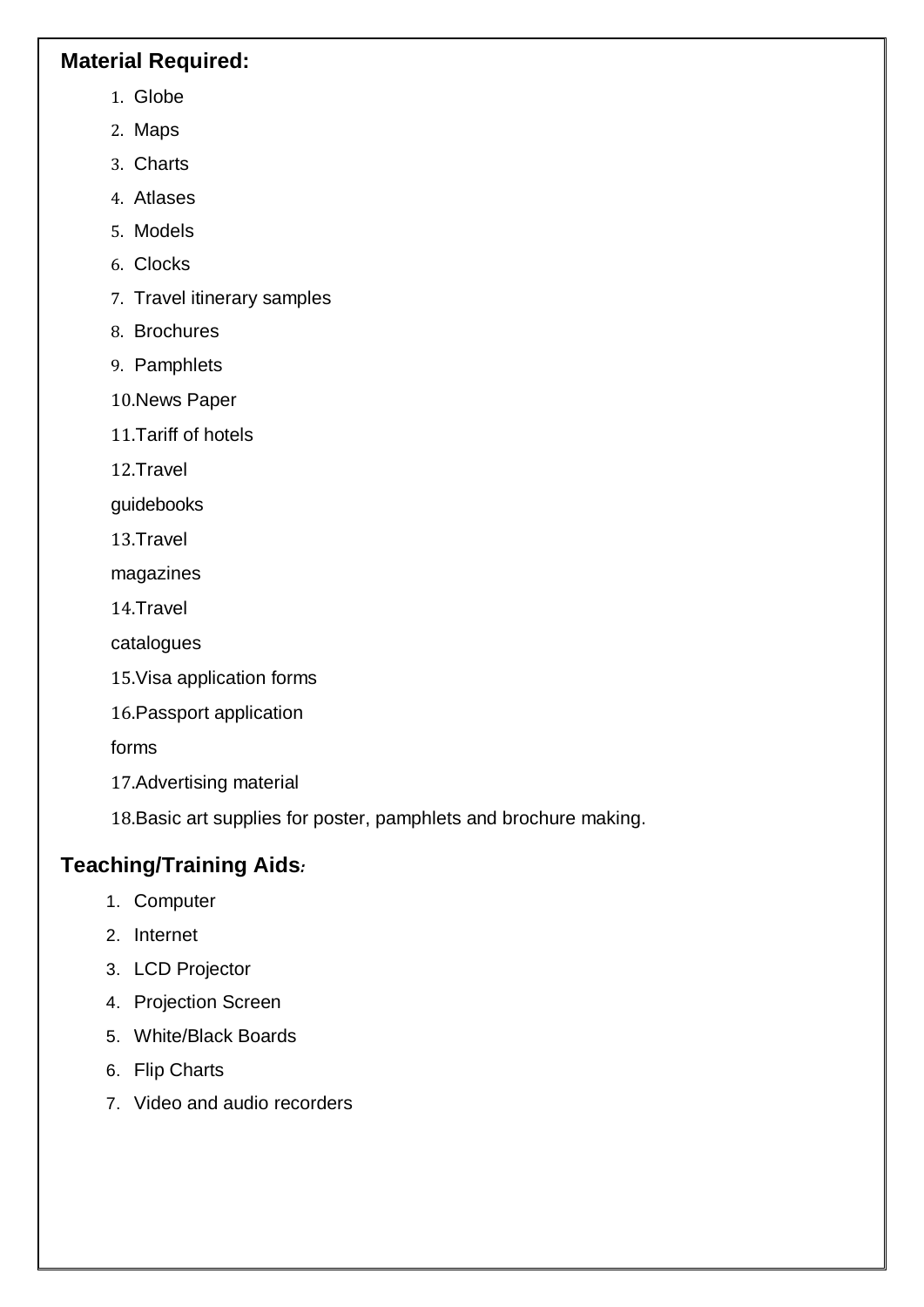# **CAREER OPPORTUNITIES:**

Tourism sector provides huge career opportunities to all age group of people irrespective of qualification, gender, race and religion. The following career opportunities are available in the field of tourism. Students can choose any field based on their interest and suitability.

- $\triangleright$  Travel Blogger
- > Airline Staff
- $\triangleright$  Hotelier
- > Tourism manager
- $\triangleright$  Travel consultant
- $\triangleright$  Front office executive
- $\triangleright$  Travel executive
- $\triangleright$  Tourist guide
- $\triangleright$  Transport agent
- $\triangleright$  Tour operator

# **CURRICULUM:**

This course is a planned sequence of instructions consisting of Units meant for developing employability and Skills competencies of students of Class XI and XII opting for Skills subject along with other subjects.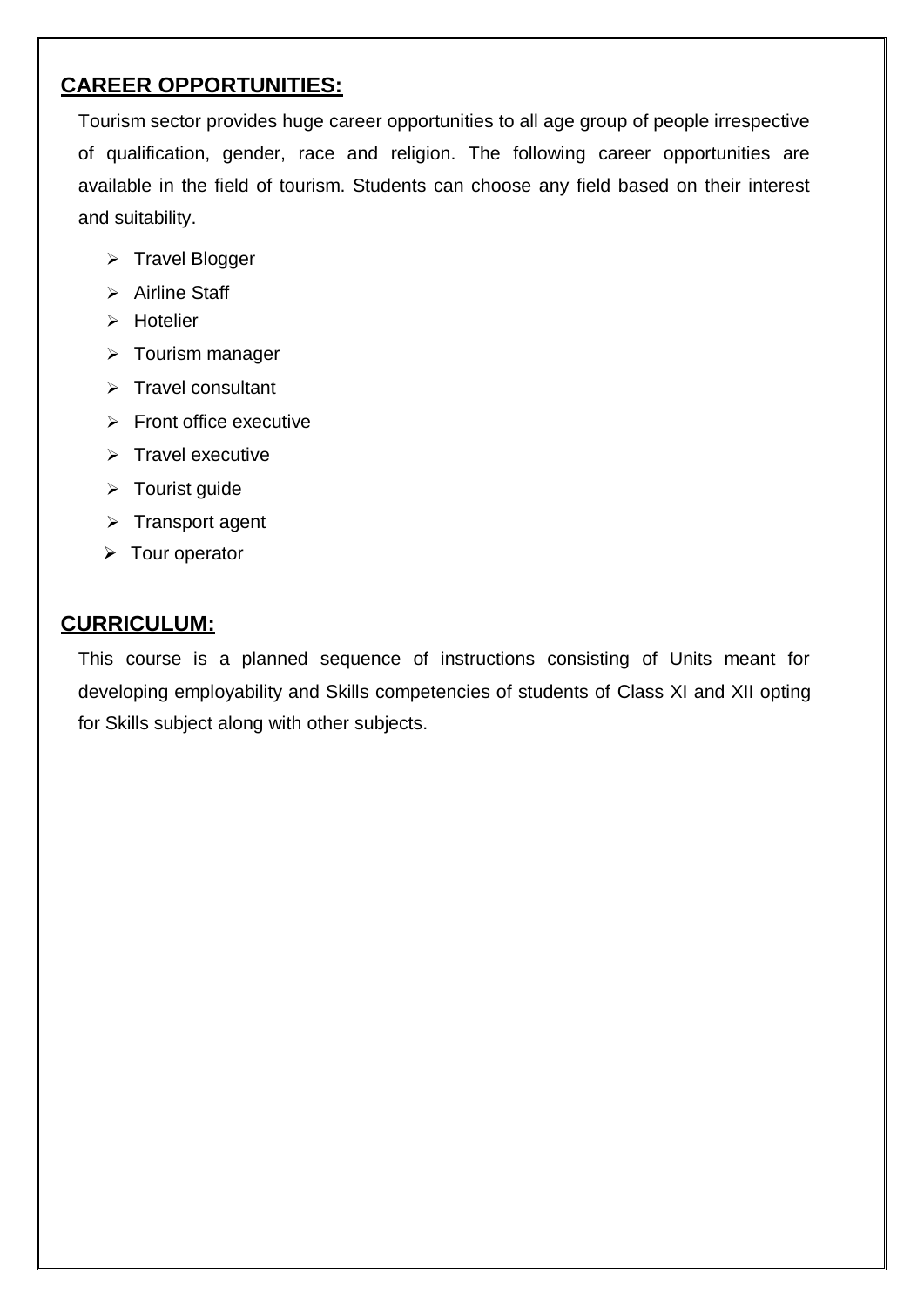# TOURISM (SUBJECT CODE 806) CLASS – XI (SESSION 2022-2023)

**Total Marks: 100 (Theory-60+Practical-40)**

|             | <b>UNITS</b>                                                    | <b>NO. OF HOURS</b><br>for Theory and<br><b>Practical</b> | MAX.<br><b>MARKS</b> for<br><b>Theory and</b><br><b>Practical</b> |
|-------------|-----------------------------------------------------------------|-----------------------------------------------------------|-------------------------------------------------------------------|
|             | <b>Employability Skills</b>                                     |                                                           |                                                                   |
|             | Unit 1: Communication Skills-III                                | 13                                                        | $\overline{2}$                                                    |
|             | Unit 2: Self-Management Skills-III                              | 07                                                        | $\overline{2}$                                                    |
| Part A      | Unit 3 : ICT Skills-III                                         | 13                                                        | $\overline{2}$                                                    |
|             | Unit 4 : Entrepreneurial Skills-III                             | 10                                                        | $\overline{2}$                                                    |
|             | Unit 5 : Green Skills-III                                       | 07                                                        | $\overline{2}$                                                    |
|             | <b>Total</b>                                                    | 50                                                        | 10                                                                |
|             | <b>Subject Specific Skills</b>                                  |                                                           |                                                                   |
|             | Unit 1: Introduction to Tourism                                 | 16                                                        | $\overline{7}$                                                    |
|             | Unit 2: Tourism: A Historical Account                           | 17                                                        | 6                                                                 |
|             | Unit 3: Concepts of Tourism                                     | 17                                                        | 8                                                                 |
| മ           | Unit 4: Tourism Components - I                                  | 10                                                        | 4                                                                 |
| Part        | Unit 5: Tourism Components - II                                 | 14                                                        | 6                                                                 |
|             | Unit 6: Inter Linkage between Geography and<br>Tourism Industry | 12                                                        | 4                                                                 |
|             | Unit-7: Inter Linkage between History and<br>Tourism Industry   | 17                                                        | $\overline{7}$                                                    |
|             | Unit-8: Tourism Organizations and Trends                        | 17                                                        | 8                                                                 |
|             | <b>Total</b>                                                    | 120                                                       | 50                                                                |
|             | <b>Practical Work</b>                                           |                                                           |                                                                   |
|             | Project                                                         |                                                           | 20                                                                |
| $\mathbf C$ | Viva                                                            |                                                           | 05                                                                |
| Part        | Practical file/ Portfolio / Power Point<br>presentation         | 90                                                        | 10                                                                |
|             | Demonstration of Skill competency via Lab<br><b>Activities</b>  |                                                           | 05                                                                |
|             | <b>Total</b>                                                    | 90                                                        | 40                                                                |
|             | <b>GRAND TOTAL</b>                                              | 260                                                       | 100                                                               |

**NOTE: The detailed Curriculum/ Topics to be covered under Part A: Employability Skills can be downloaded from CBSE website.**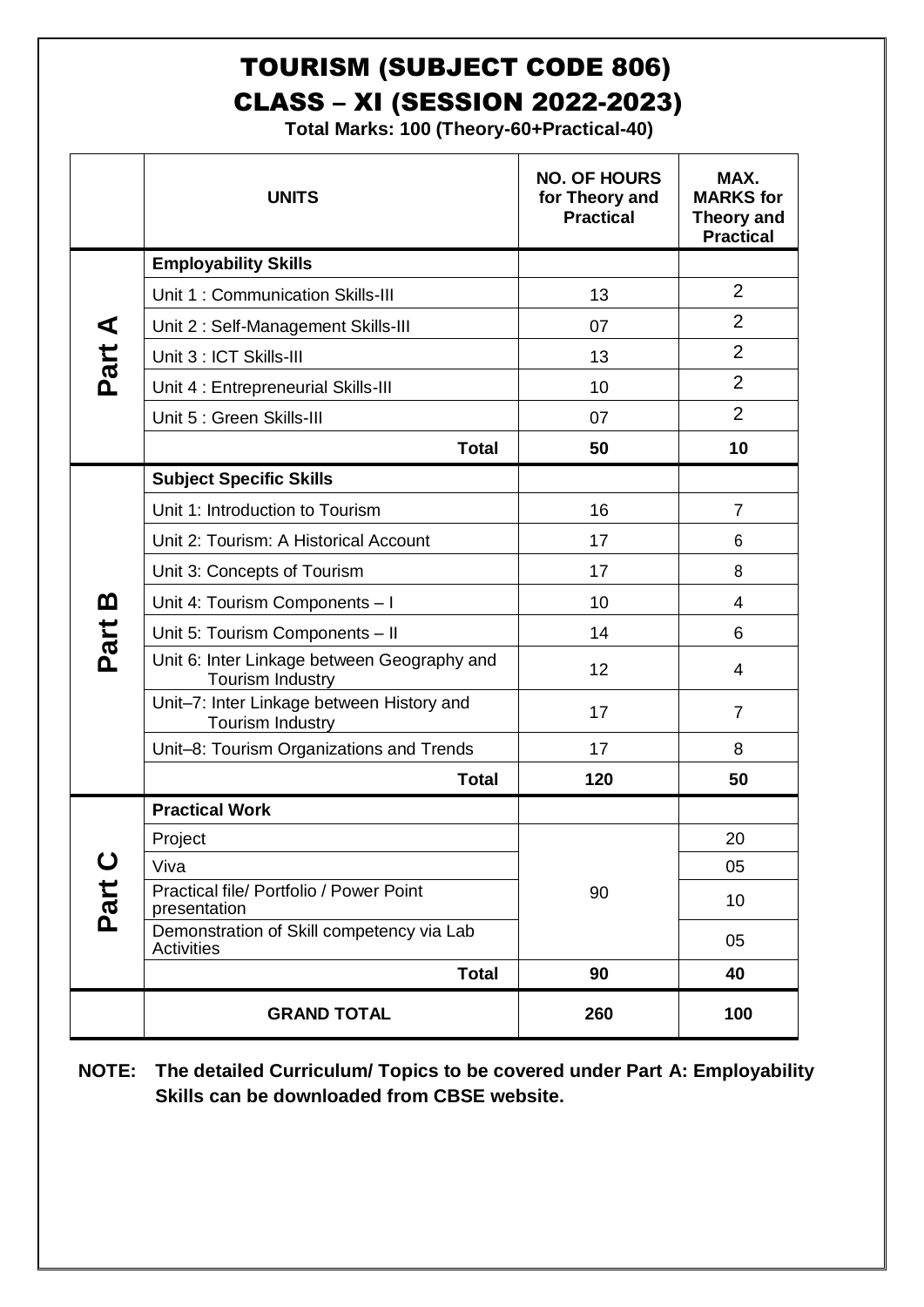# **TOURISM (SUBJECT CODE 806) CLASS – XII (SESSION 2022-2023) Total Marks: 100 (Theory-60 + Practical-40)**

|          | <b>UNITS</b>                                                         | NO. OF<br><b>HOURS</b><br>for Theory<br>and Practical | <b>MAX. MARKS</b><br>for Theory and<br><b>Practical</b> |
|----------|----------------------------------------------------------------------|-------------------------------------------------------|---------------------------------------------------------|
|          | <b>Employability Skills</b>                                          |                                                       |                                                         |
|          | Unit 1: Communication Skills-IV*                                     | 13                                                    |                                                         |
|          | Unit 2: Self-Management Skills-IV                                    | 07                                                    | 3                                                       |
|          | Unit 3 : ICT Skills-IV                                               | 13                                                    | 3                                                       |
| Part A   | Unit 4 : Entrepreneurial Skills-IV                                   | 10 <sup>1</sup>                                       | $\overline{4}$                                          |
|          | Unit 5 : Green Skills-IV*                                            | 07                                                    | $\blacksquare$                                          |
|          | <b>Total</b>                                                         | 50                                                    | 10                                                      |
|          | <b>Subject Specific Skills</b>                                       |                                                       |                                                         |
|          | Unit 1 - Introduction to Travel & Tour<br><b>Operations Business</b> | 15                                                    | 9                                                       |
|          | Unit 2 - Operations of Travel Agency                                 | 13                                                    | 3                                                       |
| <u>ന</u> | Unit 3 - Transport Network                                           | 12                                                    | 6                                                       |
| Part     | Unit 4 - Itinerary Planning                                          | 17                                                    | $\overline{7}$                                          |
|          | Unit 5 - Tour Packaging & Programming                                | 16                                                    | 6                                                       |
|          | Unit 6 - Package Tour Costing                                        | 17                                                    | 9                                                       |
|          | Unit 7 - Government and Professional Bodies                          | 20                                                    | 8                                                       |
|          | Unit 8 - Global Distribution System                                  | 10                                                    | $\overline{2}$                                          |
|          | <b>Total</b>                                                         | 120                                                   | 50                                                      |
|          | <b>Practical Work</b>                                                |                                                       |                                                         |
|          | Project                                                              |                                                       | 20                                                      |
|          | Viva                                                                 |                                                       | 05                                                      |
| Part C   | Practical file/Portfolio /Power Point presentation                   | 90                                                    | 10                                                      |
|          | Demonstration of Skill competency via Lab<br><b>Activities</b>       |                                                       | 05                                                      |
|          | <b>Total</b>                                                         | 90                                                    | 40                                                      |
|          | <b>GRAND TOTAL</b>                                                   | 260                                                   | 100                                                     |

**Note: \* marked units are to be assessed through Internal Assessment/ Student Activities. They are not to be assessed in Theory Exams.**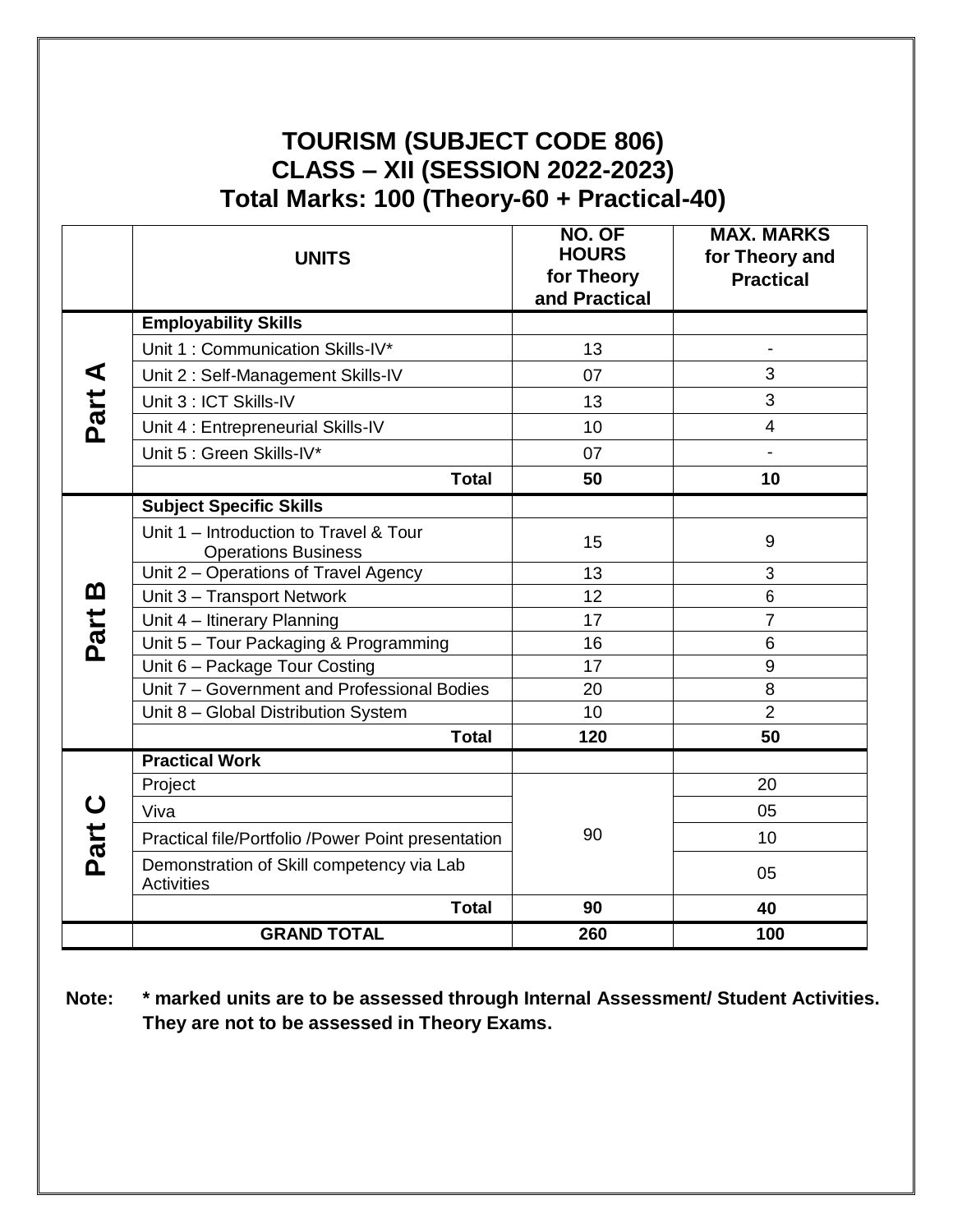# **DETAILED CURRICULUM/TOPICS:**

### **Part-A: EMPLOYABILITY SKILLS**

| <b>S. No.</b> | <b>Units</b>                                               | <b>Duration in</b><br><b>Hours</b> |
|---------------|------------------------------------------------------------|------------------------------------|
|               | Unit 1: Communication Skills-IV*                           | 13                                 |
| 2.            | Unit 2: Self-management Skills-IV                          | 07                                 |
| 3.            | Unit 3: Information and Communication Technology Skills-IV | 13                                 |
| 4.            | Unit 4: Entrepreneurial Skills-IV                          | 10                                 |
| 5.            | Unit 5: Green Skills-IV*                                   | 07                                 |
|               | <b>TOTAL DURATION</b>                                      | 50                                 |

### **Note: \* marked units are to be assessed through Internal Assessment/ Student Activities. They are not to be assessed in Theory Exams.**

**The detailed Curriculum/ Topics to be covered under Part A: Employability Skills can be downloaded from CBSE website**.

#### **Part-B – SUBJECT SPECIFIC SKILLS**

| <b>S. No.</b>  | <b>Units</b>                                               | <b>Duration in</b><br><b>Hours</b> |
|----------------|------------------------------------------------------------|------------------------------------|
| 1.             | Unit 1 - Introduction to Travel & Tour Operations Business | 15                                 |
| 2.             | Unit 2 – Operations of Travel Agency                       | 13                                 |
| 3.             | Unit 3 - Transport Network                                 | 12                                 |
| 4.             | Unit 4 - Itinerary Planning                                | 17                                 |
| 5.             | Unit 5 – Tour Packaging & Programming                      | 16                                 |
| 6.             | Unit 6 - Package Tour Costing                              | 17                                 |
| 7 <sub>1</sub> | Unit 7 – Government and Professional Bodies                | 20                                 |
| 8.             | Unit 8 - Global Distribution System                        | 10                                 |
|                | <b>TOTAL DURATION</b>                                      | 120                                |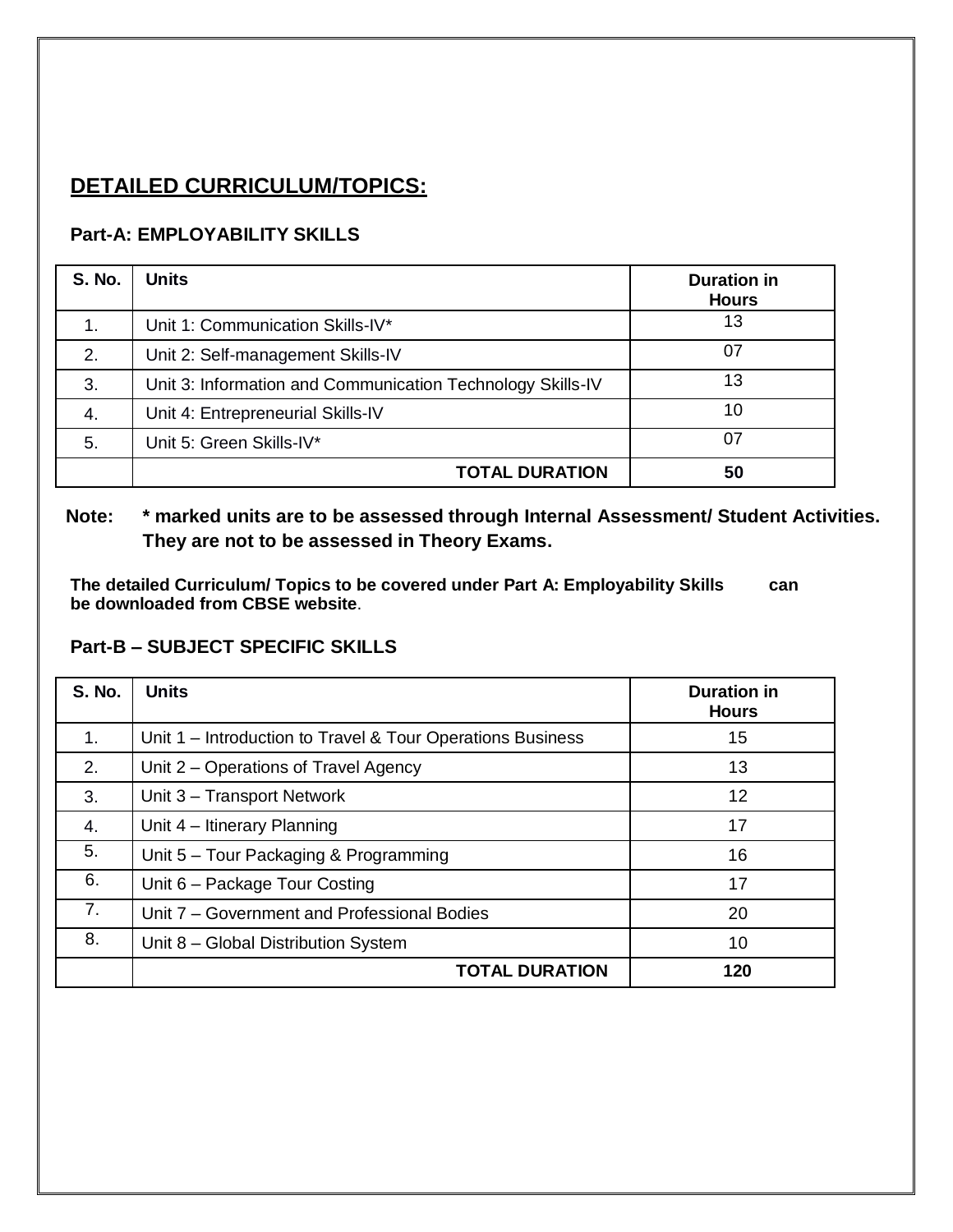| <b>UNIT</b>       | <b>SUB-UNIT</b>                             | <b>SESSION/ ACTIVITY/ PRACTICAL</b>                         |
|-------------------|---------------------------------------------|-------------------------------------------------------------|
| 1. Introduction   | 1.1 Evolution of Travel                     | Session: History of Travel                                  |
| to Travel &       | <b>Business</b>                             | Session: Travel Trade in India                              |
| <b>Tour</b>       |                                             | Understanding the development of Travel<br>$\bullet$        |
| <b>Operations</b> |                                             | Trade in India through the development of                   |
| <b>Business</b>   |                                             | various organizations                                       |
|                   |                                             | <b>Session: Meaning &amp; concepts of Travel Business</b>   |
|                   | 1.2 Type and Organizational                 | Session: What is the Travel Agency?                         |
|                   | Structure of TA & TO:                       | Understanding the working of a Travel                       |
|                   |                                             | Agency                                                      |
|                   |                                             | Learning about the different types of Travel                |
|                   |                                             | Agencies                                                    |
|                   |                                             | <b>Session:</b> Who is a Tour Operator?                     |
|                   |                                             | Understanding the working of a Tour                         |
|                   |                                             | Operator                                                    |
|                   |                                             | Learning about the different types of Travel                |
|                   |                                             | Agencies<br>Session: Organizations Structure of Travel/Tour |
|                   |                                             | Company                                                     |
|                   |                                             | Understanding the design of Organization                    |
|                   |                                             | Structure within a travel/ Tour Company                     |
|                   | 1.3 Difference between Travel               | Session: A comparative Analysis between Roles,              |
|                   | <b>Agencies and Tour Operators</b>          | Functions & Working of a TA & TO                            |
|                   |                                             |                                                             |
|                   | 1.4 Market Trends & Travel                  | Session: Understanding the reasons that led to              |
|                   |                                             | changes in the Business Handling in the Travel              |
|                   | <b>Agency Business scenario</b>             | Agencies                                                    |
|                   |                                             | Change in commission system                                 |
|                   |                                             | Introduction of Internet<br>$\bullet$                       |
|                   | 1.5 Business Integration                    | Session: Understanding the chain of distributions           |
|                   |                                             | within the Travel and Tourism Business                      |
|                   |                                             | Horizontal Integration                                      |
|                   |                                             | Vertical Integration                                        |
| 2. Operations of  | 2.1 Agent                                   | Session: Who is an Agent? How does an Agent                 |
| Travel            | 2.2 Origins of Travel Agency                | Operate?                                                    |
| <b>Agency</b>     |                                             | Session: Learning about the Origin of Travel<br>Agencies    |
|                   |                                             | Cox & Kings                                                 |
|                   |                                             | <b>Thomas Cook</b>                                          |
|                   | 2.3 Operations of Travel                    | Session: How do Travel Agencies make Profits and            |
|                   | Agency                                      | Ensure safety against possible commercial failures          |
|                   | 2.4 Organization of Travel                  | Session: Understanding the Principles,                      |
|                   | Agency                                      | Characteristics and range of tasks undertaken by A          |
|                   |                                             | <b>Travel Agent</b>                                         |
|                   | 2.5 Commissions                             | Session: What a commissions? How do they work?              |
|                   | 2.6 Travel Agencies in the 21 <sup>st</sup> | <b>Session:</b> Understanding the Development of GDS        |
|                   | Century                                     |                                                             |
| 3. Transport      | 3.1 Transportation                          | Session: Understanding the Importance of                    |
| Network           |                                             | Transportations in Tourism Industry                         |
|                   | 3.2 Tourism & Transport                     | Session: Learning about the relationship between            |
|                   |                                             | Tourism & Transport                                         |

Γ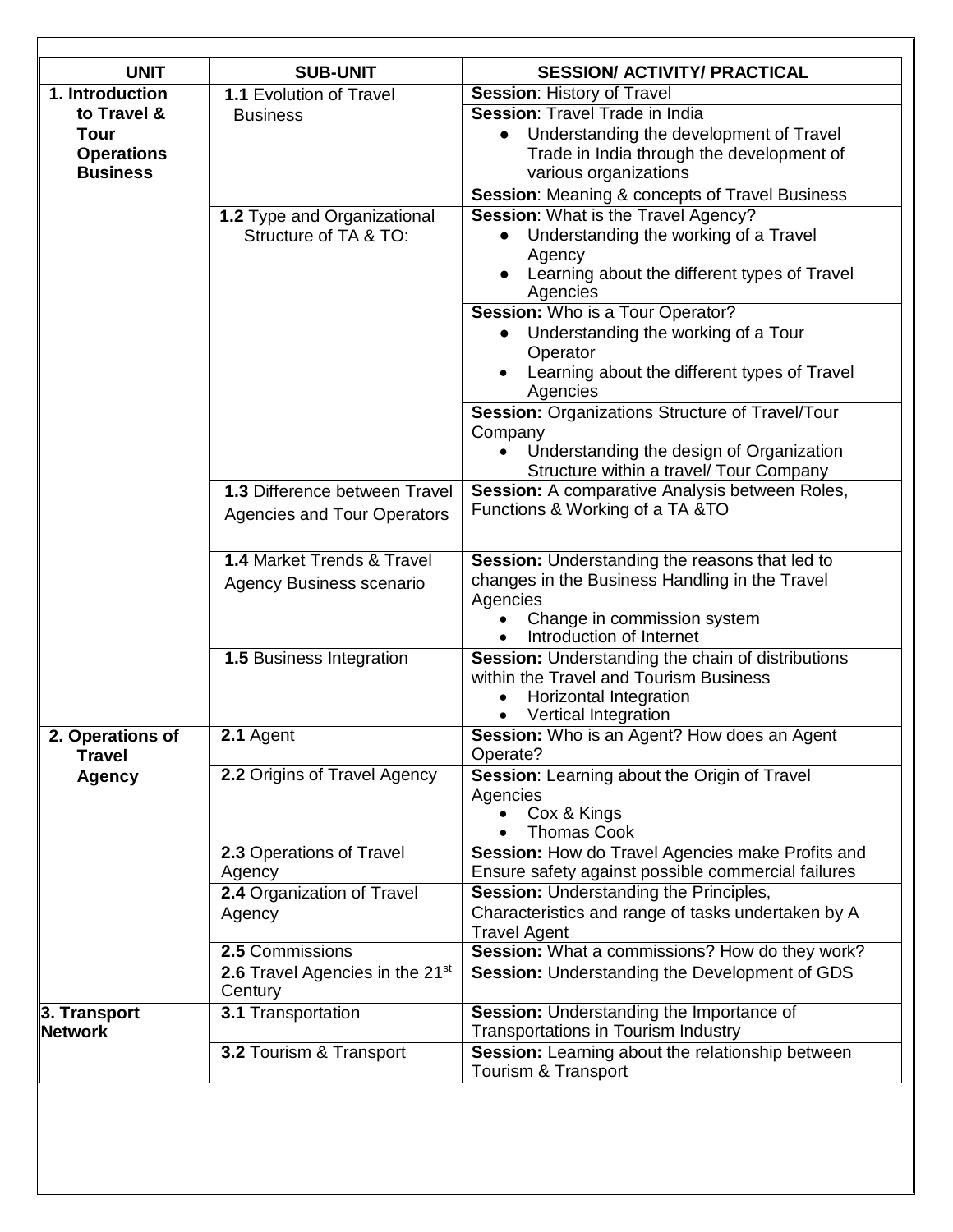| <b>UNIT</b>                        | <b>SUB-UNIT</b>                                                               | <b>SESSION/ ACTIVITY/ PRACTICAL</b>                                                                                                                                                                                                             |
|------------------------------------|-------------------------------------------------------------------------------|-------------------------------------------------------------------------------------------------------------------------------------------------------------------------------------------------------------------------------------------------|
|                                    | 3.3 Air Transport*                                                            | <b>Activity:</b><br><b>Understanding the Evolution &amp;</b><br><b>Categories of Air Transport (PPT)*</b>                                                                                                                                       |
|                                    | 3.4 Rail Transport*                                                           | <b>Activity:</b><br><b>Understanding the Importance of Rail</b><br><b>Transport &amp; It's Challenges (PPT)*</b>                                                                                                                                |
|                                    | 3.5 Road Transport*                                                           | <b>Activity:</b><br><b>Understanding the importance of Road</b><br>$\bullet$<br><b>Transport &amp; Learning about the Phases</b><br>of National Highway Development<br><b>Projects</b><br>(PPT*                                                 |
|                                    |                                                                               | <b>Activity:</b><br><b>Learning about Car Rental System</b><br>& Coach Travelling (PPT)*                                                                                                                                                        |
|                                    | 3.6 Shipping                                                                  | <b>Activity: Understanding Cruise Business (PPT)</b>                                                                                                                                                                                            |
|                                    | 3.7 Mass Transportation                                                       | <b>Activity: Understanding the Definition and</b><br>Significance of Mass Transportation system<br>(PPT)                                                                                                                                        |
| 4. Itinerary Planning              | 4.1 Itinerary Planning                                                        | Session: Understanding meaning and Features of<br><b>Itinerary</b>                                                                                                                                                                              |
|                                    | 4.2 Importance of Travel<br><b>Itinerary</b>                                  | Session: Learning about the different type<br>of Itineraries<br>How they are differentiated from person<br>$\bullet$<br>to person<br>Prerequisites of Itinerary<br>٠<br>Things to consider<br>$\bullet$<br>Step by Step procedure<br>Dos/Don'ts |
|                                    | 4.3 Packages or Inclusive<br><b>Tours</b>                                     | Session: What is the Package Tour? What does it<br>entail?                                                                                                                                                                                      |
| 5. Tour Packaging &<br>Programming | 5.1 Meaning and<br><b>Classifications of Tour</b><br>Packages                 | <b>Session: Types of Tour Packages</b>                                                                                                                                                                                                          |
|                                    | 5.2 Components of Tour<br>Package                                             | <b>Session:</b> What are the Various Elements of the<br>Package Tour?                                                                                                                                                                           |
|                                    | 5.3 Customized or Tailor-<br>Made Package and Group<br><b>Inclusive Tours</b> | Session: Learning about the methods of<br>development customize and tailor-made packages                                                                                                                                                        |
|                                    | 5.4 Tour Formulation &<br><b>Designing Process</b>                            | Session: Learning about the process through<br>which package Tour may be designed                                                                                                                                                               |
|                                    | 5.5 Tour Brochure Designing                                                   | <b>Activity:</b> Learning how to promote Tour Package<br>through Tour Brochures (Create a Brochure)                                                                                                                                             |
|                                    | 5.6 Tour Programming and Its<br>Importance                                    | <b>Session:</b> Understanding the role of Programming<br>to add more value to the package                                                                                                                                                       |
| 6. Package Tour<br><b>Costing</b>  | 6.1 Meaning of type of cost                                                   | Session: Understanding the definition of cost                                                                                                                                                                                                   |

**Note: \* marked units are to be assessed through Internal Assessment/ Student Activities. They are not to be assessed in Theory Exams.**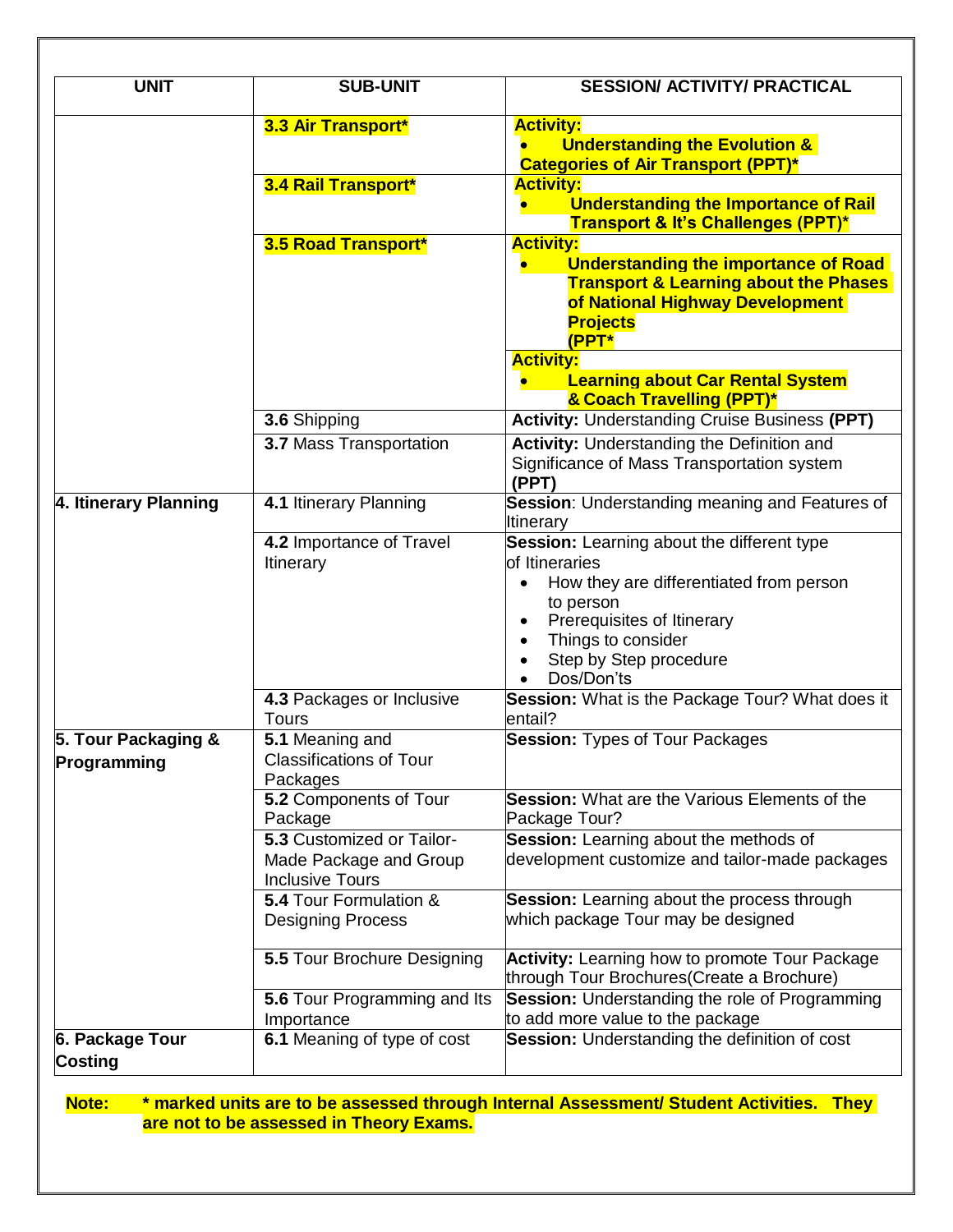| <b>UNIT</b>                | <b>SUB-UNIT</b>                                                   | <b>SESSION/ ACTIVITY/ PRACTICAL</b>                                             |
|----------------------------|-------------------------------------------------------------------|---------------------------------------------------------------------------------|
|                            |                                                                   |                                                                                 |
|                            | 6.2 Concept of Tour Costing                                       | Session: Learning about the different type of<br>cost                           |
|                            |                                                                   | used in a package Tour                                                          |
|                            |                                                                   | Session: How to prepare a cost sheet to                                         |
|                            |                                                                   | workout                                                                         |
|                            |                                                                   | costing systematically                                                          |
|                            | 6.3 Components of Tour Cost                                       | <b>Session:</b> Learning about the various                                      |
|                            |                                                                   | components that                                                                 |
|                            |                                                                   | are incorporated to create a cost sheet                                         |
|                            | 6.4 Pricing Package Tour                                          | Session: Understanding how to price for                                         |
|                            |                                                                   | package                                                                         |
|                            |                                                                   | Tour                                                                            |
|                            | <b>6.5 Pricing Strategies</b>                                     | Session: Formulation of pricing strategies for                                  |
|                            |                                                                   | greater sale                                                                    |
|                            |                                                                   | <b>Traditional pricing strategies</b><br>Recent pricing strategies<br>$\bullet$ |
| 7. Government and          | 7.1 Integration between                                           | Session: Understanding the importance of                                        |
|                            | Government and Professional                                       | Integration                                                                     |
| <b>Professional Bodies</b> | <b>Bodies</b>                                                     | Characteristics                                                                 |
|                            |                                                                   | Significance                                                                    |
|                            | 7.2 Rules for setting up Travel                                   | <b>Session:</b> Understanding the approval                                      |
|                            | <b>Agency and Tour Operators</b>                                  | procedure for                                                                   |
|                            |                                                                   | setting up TA &TO                                                               |
|                            | 7.3 Department of Tourism                                         | Session: What are the different Government                                      |
|                            | (DoT) Different Schemes and                                       | scheme and policy for establishing Travel                                       |
|                            | <b>Policies</b>                                                   | <b>Business</b>                                                                 |
|                            | 7.4 Professional Bodies and                                       | <b>Session:</b> Learning about the various                                      |
|                            | their Activities                                                  | national and international professional                                         |
|                            |                                                                   | bodies                                                                          |
|                            |                                                                   | Roles                                                                           |
|                            |                                                                   | <b>Functions</b>                                                                |
|                            |                                                                   | Objectives<br><b>Session:</b> Defining and understanding GDS                    |
|                            | <b>8. Global Distribution</b> 8.1 Global Distribution System      |                                                                                 |
| <b>System</b>              | 8.2 The Evolution of Global                                       | Session: History and development of GDS                                         |
|                            | <b>Distribution System</b>                                        |                                                                                 |
|                            | 8.3 Amadeus and GDS*                                              | <b>Practical:</b>                                                               |
|                            |                                                                   | <b>Understanding display fares,</b>                                             |
|                            |                                                                   | display airlines schedules and                                                  |
|                            |                                                                   | availability and display of                                                     |
|                            |                                                                   | online portals*                                                                 |
|                            |                                                                   | <b>Amadeus*</b>                                                                 |
|                            |                                                                   | <b>Galileo International*</b>                                                   |
|                            |                                                                   | <b>SABRE*</b>                                                                   |
|                            |                                                                   | <b>World span*</b><br><b>Practical:</b>                                         |
|                            | <b>8.4 Display Airlines</b><br><b>Schedules and availability*</b> | <b>Understanding Airlines</b>                                                   |
|                            |                                                                   | <b>inventories Through</b>                                                      |
|                            |                                                                   | availability display*                                                           |
|                            |                                                                   |                                                                                 |

**Note: \* marked units are to be assessed through Internal Assessment/ Student Activities. They are not to be assessed in Theory Exams.**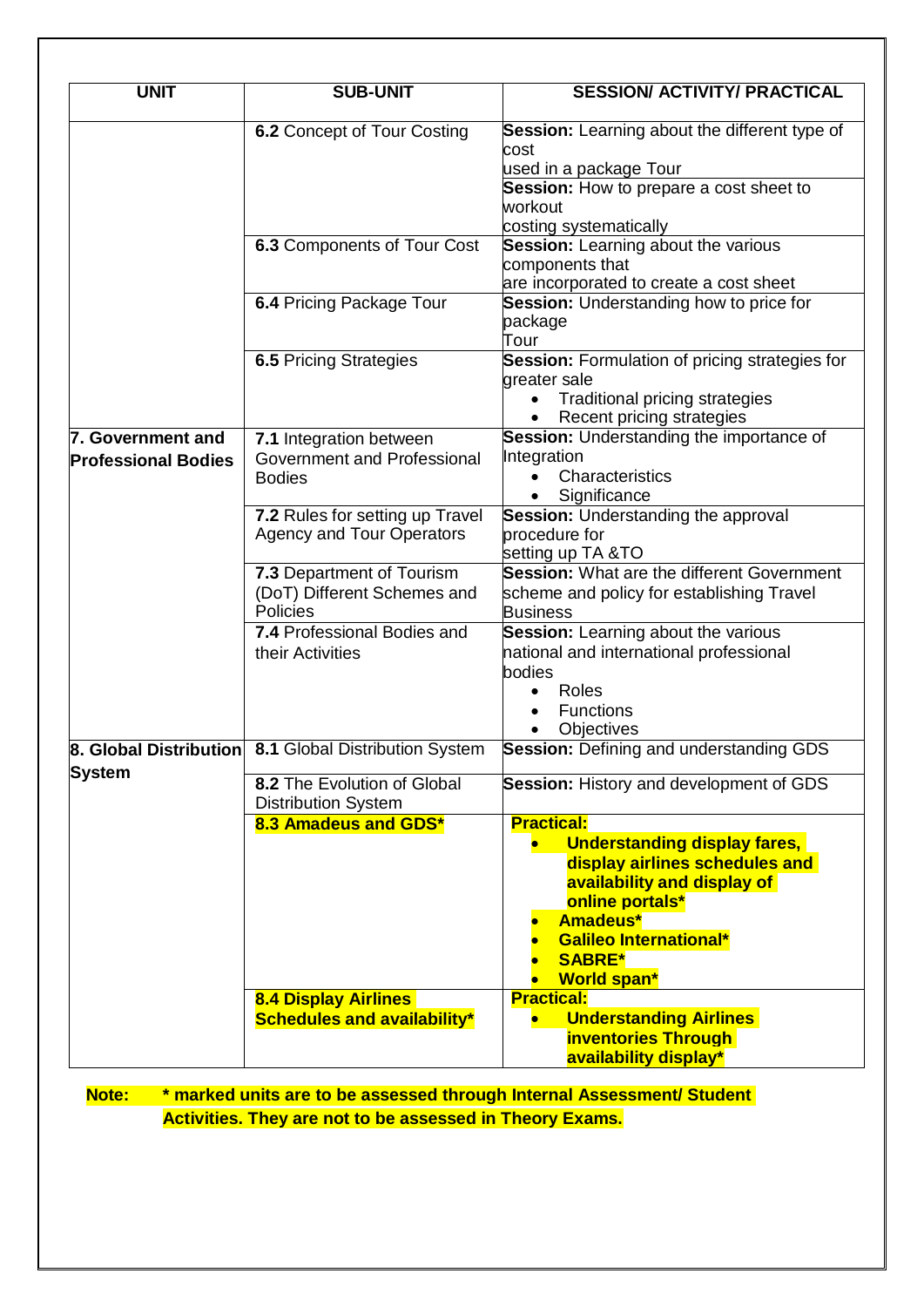#### **PRACTICAL GUIDELINES FOR CLASS XI**

#### **Assessment of performance:**

The two internal examiners, assigned for the conduct and assessment of Practical Examinations each in Senior Secondary School Curriculum (Under NSQF). Question for the viva examinations should be conducted by both the examiners. Question to be more of General nature, project work or the curriculum. Investigatory Project especially those that show considerable amount of effort and originality, on the part of the student, should get suitable high marks, while project of a routine or stereotyped nature should only receive MEDIOCRE marks.

#### **Procedure for Record of Marks in the Practical answer-books**:

The examiner will indicate separately marks of practical examination on the title page of the answer-books under the following heads:-

#### **Project -10 marks**

A 'project' can be an assessment task given to an individual student or a group of students on a topic related to the subject. The project results in a 'product' that is assessed. The project may involve both in-class and out-of class research and development. The project should be primarily a learning experience, not solely an assessment task. Because a great deal of time and effort goes into producing a quality product from a project assignment task, you should allow class time to work on the project. Projects options for the final practical are given below.

#### **Field trips-**

Field trips are an essential part of the study of Tourism Studies. They facilitate the understanding of the tourism and hospitality industry and provide opportunities for students to experience firsthand the potential of their local areas for tourism. Field trips enable students to:

- $\triangleright$  Acquire knowledge about local tourism by observing a variety of places.
- $\triangleright$  Explore the tourism attraction centers or information offices that make tourism possible.
- $\triangleright$  Identify various ways of promoting tourism, including promotion, information, and communication to help in interpreting, leading and decision making about tourism satisfaction • identify, select, organize and communicate tourism information.
- $\triangleright$  Explore a variety of tourism information, including statistics, data and promotional materials related to tourism.
- $\triangleright$  Understand the importance of cultural sensitivity.
- $\triangleright$  Participate in authentic learning experiences.
- $\triangleright$  Develop and communicate knowledge of their local environment.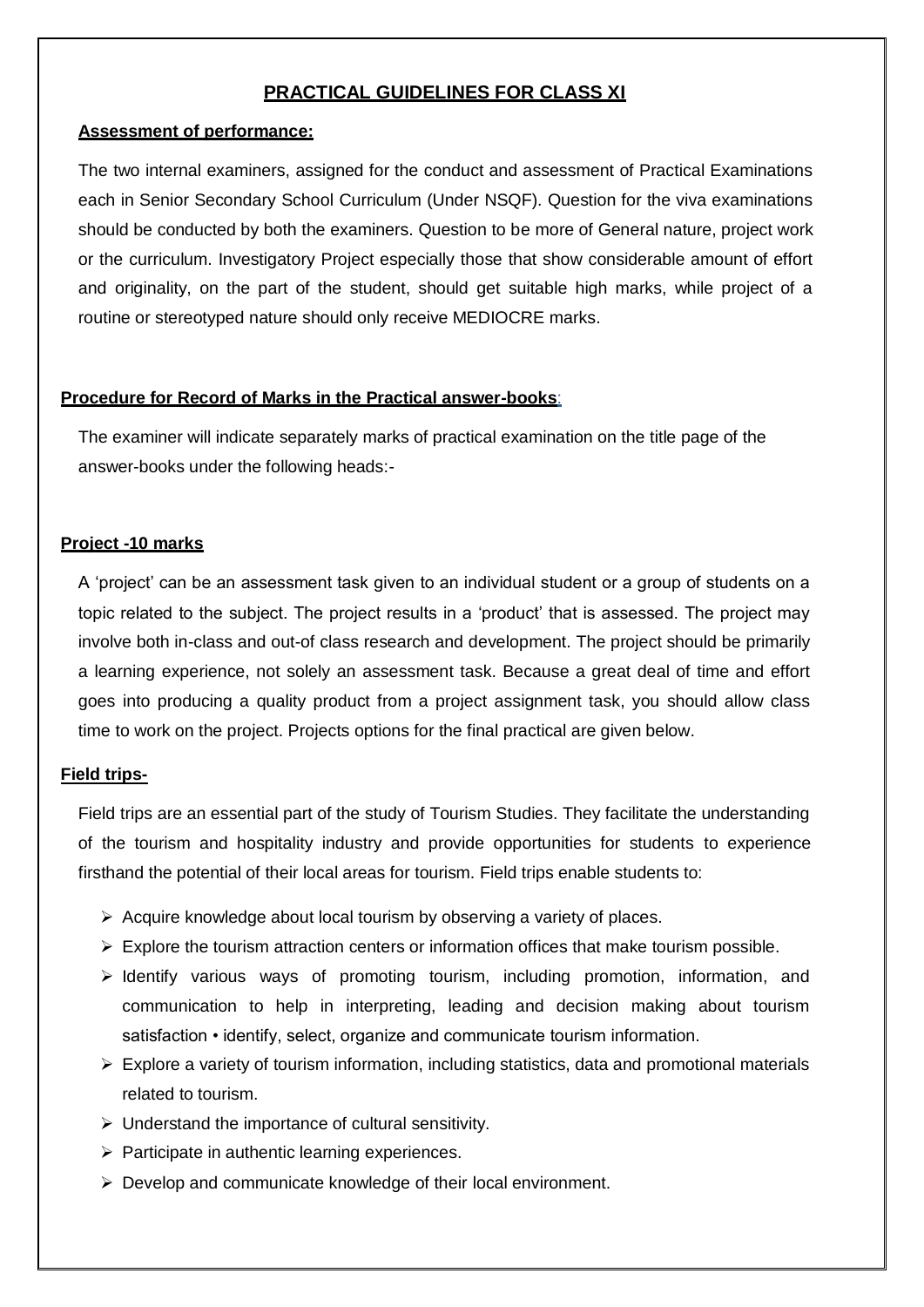#### **Viva based on Project -05 marks**

The teacher conducting the final practical examination may ask verbal questions related to the project, if any, done by the student. Alternatively, if no project has been assigned to the students, viva may be based on questions of practical nature from the field of subject as per the curriculum.

#### **Practical File / Portfolio/ Power Point presentation -15 Marks**

**Portfolios provide evidence for judgments of student achievement in a range of contexts. A portfolio contains a specific collection of student work or evidence. This collection of work should provide a fair, valid and informative picture of the student's accomplishments. Instructor shall assign students any outlet to study the elements in tourism.**

#### **Suggested list of Projects –**

- 1. Students will prepare tourism brochures/ posters advertising any one of the UNESCO World Heritage Sites in India. The report will highlight the main features, facilities, services and uniqueness of the chosen destination. Students will also write an advertising script promoting tourism of chosen the destination.
- 2. Students will create a report by investigating tourism marketing through linkages with event tourism such as a cultural show or event in their region. It shall include information collected from the show/event, photographs, advertising material used and highlights of the show/event.
- 3. Student will organize school cultural shows as a form of delivering tourism information to the communities and the province. The report shall include a detailed documentation of the process, the final product and feedback from the audience.
- 4. Students will compare items of information such as brochures obtained at travel agencies, pages downloaded from the internet, articles and advertisements in the general media. They will create a report on the objectives of each piece of information? What are the target audiences? And what are the various channels of distribution of information?
- 5. Students will demonstrate a broad knowledge and understanding of a range of issues which impact tourism at the local, national and international level by creating a report on any one tourism product in their region. The report shall include a detailed study of the tourism product, its potential and suggestions on its development to encourage tourism activity.
- 6. Students will enlist and explain the different types of career paths in tourism. Describe various jobs found in the tourism industry, including tour guide, tourism information officer, conference coordinator, tourism coordinator, inbound tourism coordinator, outbound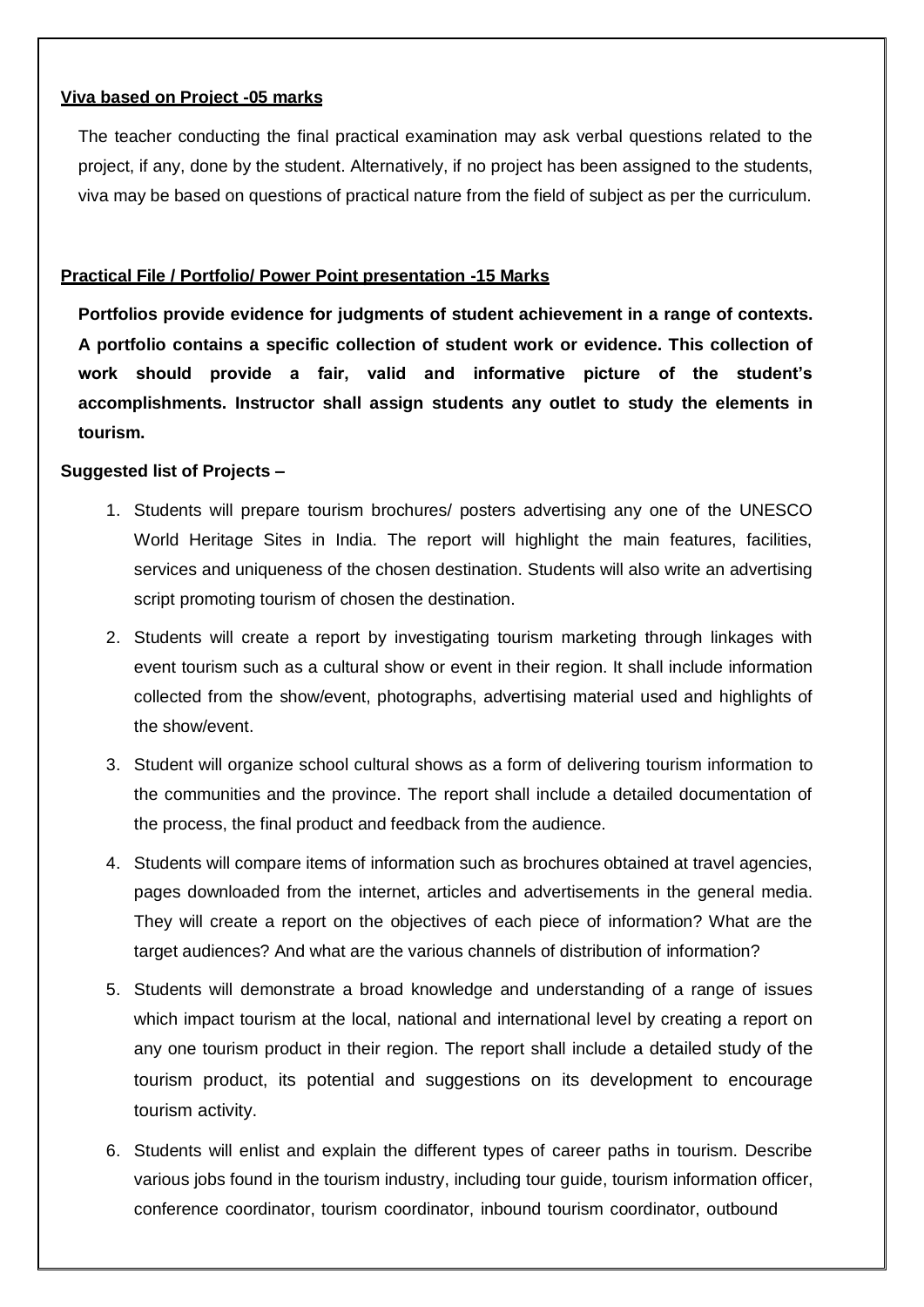tourism coordinator, etc. The report shall include evidence of the research done to find jobs such as employment sections of newspapers and careers websites**.**

- 7. Students will document and explain skills and attributes of people who work in the tourism industry. The report shall include personal presentation and required work ethics.
- 8. Students will collect detailed information on other industries such as transport, accommodation, and other services. The report shall highlight how these industries are important and are linked to the tourism industry.
- 9. Students will write detailed information on the effects on infrastructural development, policy and government due to increases in tourism activities at a destination.
- 10. Students will create a portfolio of newspaper reports on the economics or business of tourism in the current environment. The report shall include evidence of the research done such as newspapers headlines, newspaper articles and information from tourism websites.

#### **Demonstration of skill competency in Lab Activities -10 marks**

Students should be asked to demonstrate acquired knowledge through in-lab activities such as Maps, Charts, Role-play, etc.

#### **Guidelines for Project Preparation:**

#### **The final project work should encompass chapters on:**

- a) Introduction,
- b) Identification of core and advance issues,
- c) Learning and understanding and
- d) Observation during the project period.

# **PRACTICAL GUIDELINES FOR CLASS XII**

#### **Assessment of performance:**

In class XII-The two internal examiners, assigned for the conduct and assessment of Practical Examinations each in Senior Secondary School Curriculum (Under NSQF). Question for the viva examinations should be conducted by both the examiners. Question to be more of General nature, project work or the curriculum. Investigatory Project especially those that show considerable amount of effort and originality, on the part of the student, should get suitable high marks, while project of a routine or stereotyped nature should only receive MEDIOCRE marks.

#### **Procedure for Record of Marks in the Practical answer-books:**

The examiner will indicate separately marks of practical examination on the title page of the answer-books under the following heads:-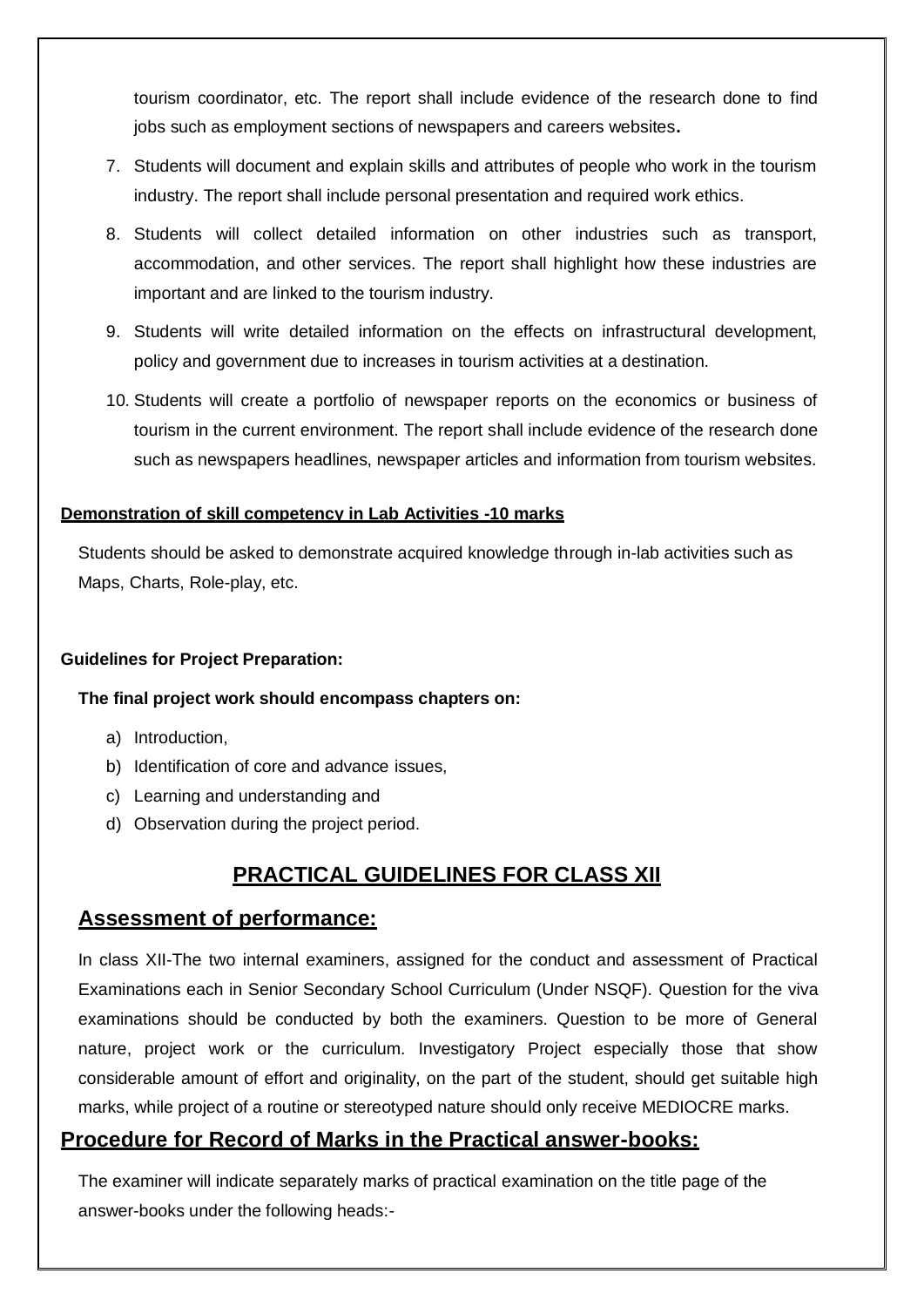# **Project -10 marks**

A 'project' can be an assessment task given to an individual student or a group of students on a topic related to the subject. The project results in a 'product' that is assessed. The project may involve both in-class and out-of class research and development. The project should be primarily a learning experience, not solely an assessment task. Because a great deal of time and effort goes into producing a quality product from a project assignment task, you should allow class time to work on the project. Projects for the final practical are given below.

# **Field trips-**

Field trips are an essential part of the study of Tourism Studies. They facilitate the understanding of the tourism and hospitality industry and provide opportunities for students to experience firsthand the potential of their local areas for tourism. Field trips enable students to:

- $\triangleright$  Acquire knowledge about local tourism by observing a variety of places.
- $\triangleright$  Explore the tourism attraction centers or information offices that make tourism possible.
- $\triangleright$  Identify various ways of promoting tourism, including promotion, information, and communication to help in interpreting, leading and decision making about tourism satisfaction • identify, select, organize and communicate tourism information.
- $\triangleright$  Explore a variety of tourism information, including statistics, data and promotional materials related to tourism.
- $\triangleright$  Understand the importance of cultural sensitivity.
- $\triangleright$  Participate in authentic learning experiences.
- $\triangleright$  Develop and communicate knowledge of their local environment.

## **Viva based on Project -05 marks**

The teacher conducting the final practical examination may ask verbal questions related to the project, if any, done by the student. Alternatively, if no project has been assigned to the students, viva may be based on questions of practical nature from the field of subject as per the curriculum.

## **Practical File / Portfolio/ Power Point presentation -15 Marks**

Portfolios provide evidence for judgments of student achievement in a range of contexts. A portfolio contains a specific collection of student work or evidence. This collection of work should provide a fair, valid and informative picture of the student's accomplishments. Instructor shall assign students any outlet to study the elements in tourism.

#### **Suggested list of Projects –**

- 1. Students will visit, Study, research and analyze any government tourism service in their region. The project shall include marketing strategy, strengths, scope for improvement and comparison with private services, if any.
- 2. Students will create a development plan for a tourism product in their area. It shall include a detailed study of the tourism product, its potential and suggestions on its development, to encourage tourism activity.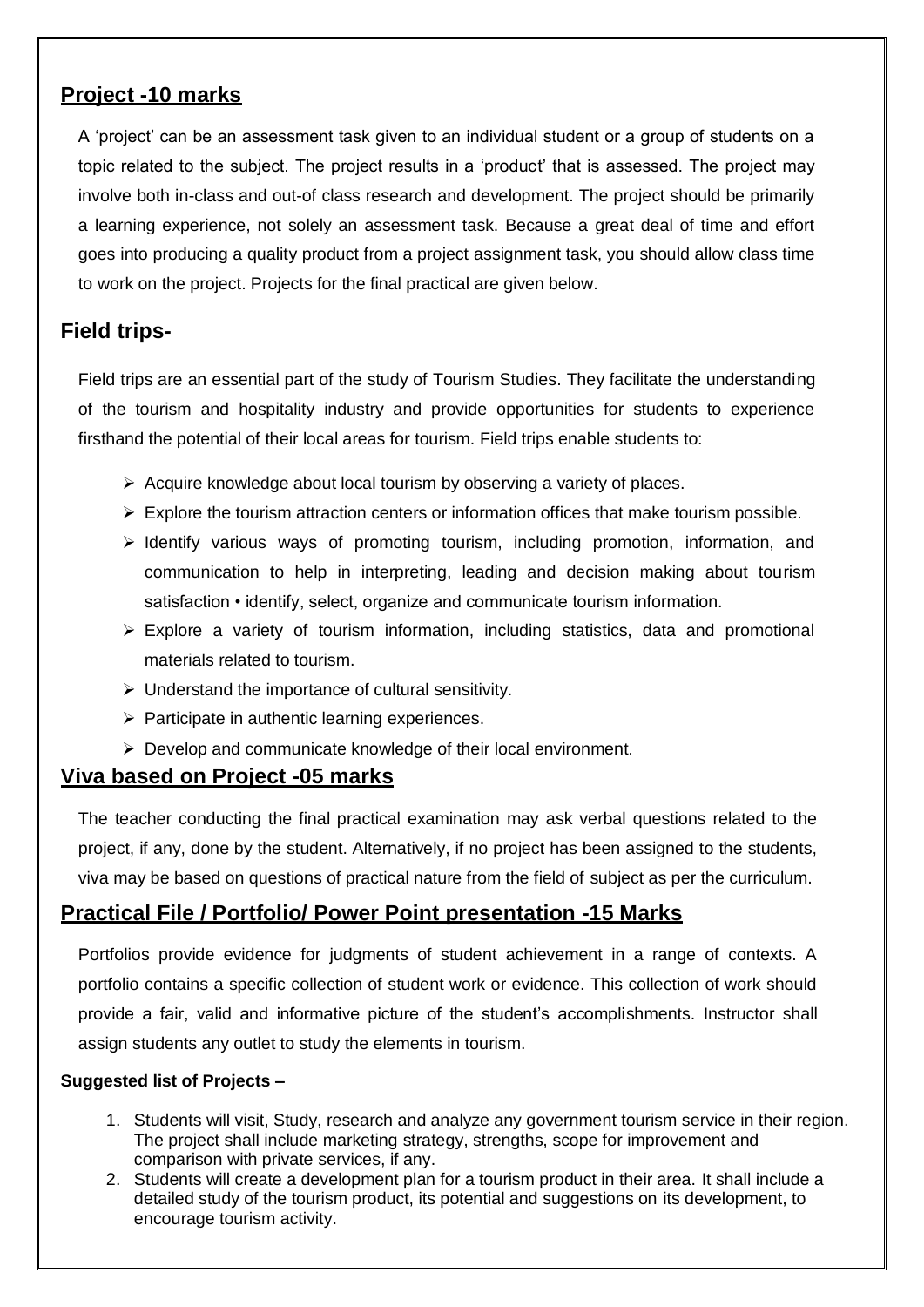- create a report on its working. It shall include information about its aims/objectives, 3. **.** Students will visit and collect information about a tourism agency/organization andservices offered, marketing strategies and vision.
- and create a report on it. It shall highlight customer friendly features, easy navigation tips, distribution channels used, target market, tips to optimize search and available 4. **.** Students will study a Global Distribution System based online travel agency in detail offers.
- functioning. The report shall include target audience, tours offered, services offered, 5. **5.** Students will visit a Travel Agency/ Tour Operator and find out information about its promotional and marketing strategy.
- 6. Students will study a local tourism product/ service and contrast tourism operations locally and internationally. The report shall include a detailed study of both services offered locally as well as internationally. The report will be a comparison of services offered and tourism mechanisms used.
- 7. Students will research and collect data in relation to travel documents, travel insurance, weather, currency, accommodation, attractions of any one destination within their country. It shall include possible itineraries, information brochures and marketing strategies. It shall highlight the strengths of the chosen destination.
- 8. Students will interview tourism-related organizations including hotels, resorts, tour operators, travel agencies to collect information on roles of employers and individual employees in the industry. The report shall highlight the required skills and attributes of a person engaged in the tourism industry.
- 9. Students will form a profile of any one destination from its past and present tourism statistics. The report shall include what do these statistics tell us about how the destination has changed over time? What implications does this have for the present state and future of the destination?
- 10. Students will research the latest trends in the tourism industry both locally and internationally and create a report on it. The report shall include new travel and tourism marketing strategies, upcoming tourism markets, target customer base for the recent trends and recent changes in promotion and marketing of tourism products.